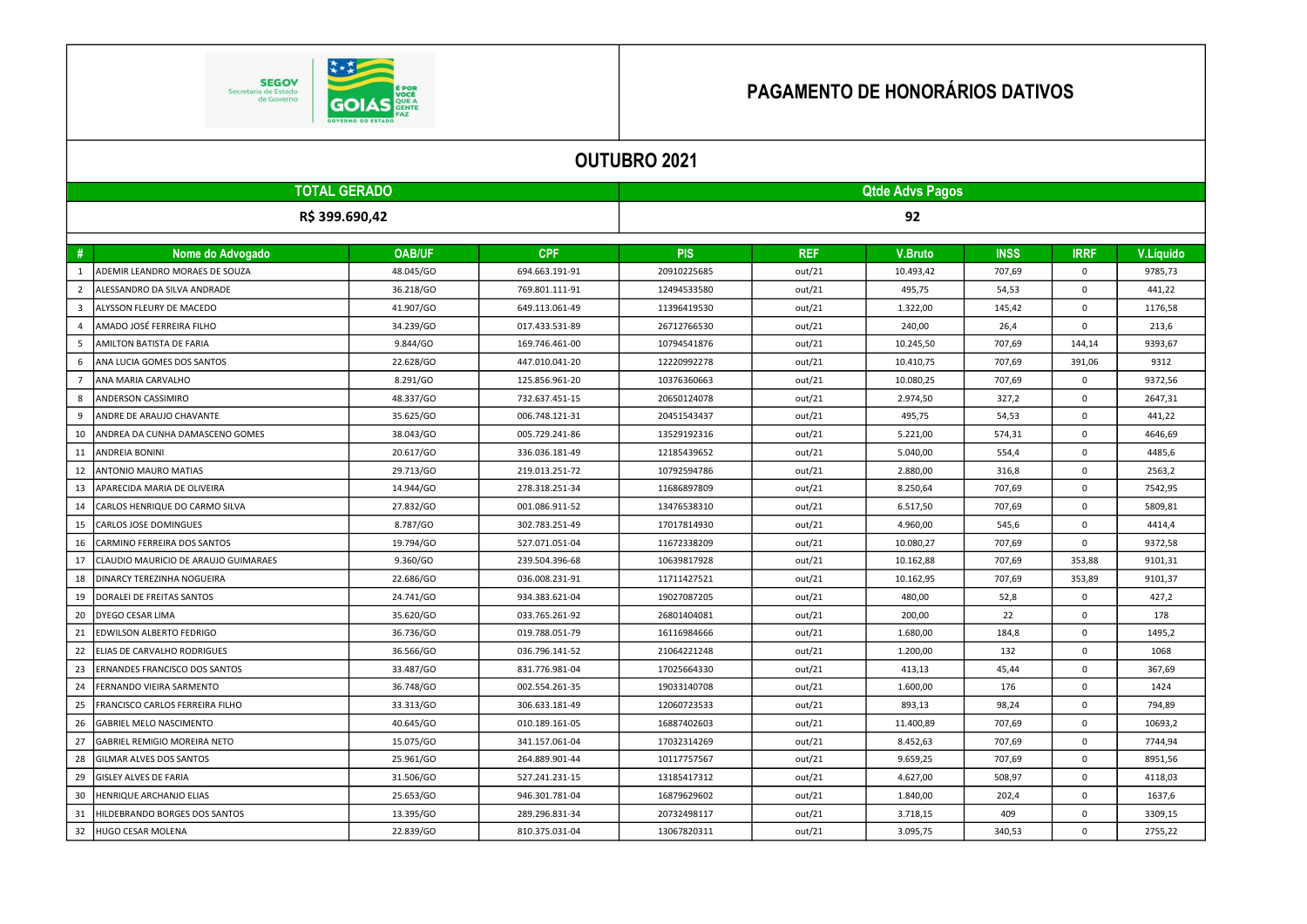| 33 | JANDER OLIVEIRA DE SOUZA                   | 39.659/GO | 902.087.811-53 | 12617283315 | out/21 | 1.471,50  | 161,87 | 0           | 1309,64 |
|----|--------------------------------------------|-----------|----------------|-------------|--------|-----------|--------|-------------|---------|
| 34 | JESSYCA FERNANDES BOAVENTURA               | 42.811/GO | 033.045.121-95 | 20149414832 | out/21 | 495,75    | 54,53  | $\Omega$    | 441,22  |
| 35 | JOANIDES MARQUES DA SILVA                  | 4.943/GO  | 003.983.651-72 | 17032296708 | out/21 | 7.844,13  | 707,69 | $\Omega$    | 7136,44 |
| 36 | JOAO CLAUDIO CAETANO LINHARES              | 27.999/GO | 005.204.481-54 | 16863199964 | out/21 | 3.960,00  | 435,6  | $\mathbf 0$ | 3524,4  |
| 37 | JOAO COELHO DE MESQUITA                    | 11.230/GO | 125.409.601-97 | 10713974556 | out/21 | 7.678,91  | 707,69 | $\mathbf 0$ | 6971,22 |
| 38 | JOSE AGNALDO DA SILVA SOUZA                | 35.644/GO | 014.783.271-38 | 20352743667 | out/21 | 1.200,00  | 132    | 0           | 1068    |
| 39 | JOSE DONIZETE MORENO                       | 13.840/GO | 439.314.301-97 | 11736869820 | out/21 | 4.960,00  | 545,6  | $\mathbf 0$ | 4414,4  |
| 40 | JOSE FRANCISCO ITACARAMBY                  | 9.409/GO  | 331.246.631-87 | 17036243633 | out/21 | 1.760,00  | 193,6  | $\mathbf 0$ | 1566,4  |
| 41 | JOSE MARIA DE ASSIS                        | 12381/GO  | 130.282.511-91 | 17034283786 | out/21 | 6.040,00  | 664,4  | $\mathbf 0$ | 5375,6  |
| 42 | JOSE MONTENEIVA GONCALVES                  | 5.951/GO  | 069.228.481-87 | 10076136598 | out/21 | 9.997,66  | 707,69 | $\mathbf 0$ | 9289,97 |
| 43 | JOSE NEY BOAVENTURA                        | 27.635/GO | 008.844.421-01 | 20961780899 | out/21 | 5.000,00  | 550    | $\mathbf 0$ | 4450    |
| 44 | JULIANA MOREIRA DE ARAUJO SILVA            | 43.257/GO | 010.723.110-70 | 12901642715 | out/21 | 4.760,75  | 523,68 | 32,18       | 4204,89 |
| 45 | JULIENE NEVES DE FREITAS GALVÃfO GONZAGA   | 36.611/GO | 006.041.841-90 | 13444636317 | out/21 | 9.907,25  | 707,69 | 315,53      | 8884,02 |
| 46 | KAMILA PONTES DE SOUZA OLIVEIRA            | 43.737/GO | 032.680.251-70 | 21292684838 | out/21 | 240,00    | 26,4   | $\mathbf 0$ | 213,6   |
| 47 | KARITA LAMOUNIER VILELA HELRIGLE           | 24.045/GO | 940.791.701-06 | 19009118927 | out/21 | 1.156,75  | 127,24 | $\Omega$    | 1029,51 |
| 48 | KISLEU ALENCAR OLIVEIRA                    | 25.381/GO | 780.233.271-00 | 19004866852 | out/21 | 4.960,00  | 545,6  | $\mathbf 0$ | 4414,4  |
| 49 | LANA LUCIENE RODRIGUES MELO                | 14.886/GO | 575.041.051-04 | 17026723276 | out/21 | 495,75    | 54,53  | $\mathbf 0$ | 441,22  |
| 50 | LARA CRISTIANE DE ALCANTARA CINTRA RIBEIRO | 24.119/GO | 809.876.641-15 | 16871888218 | out/21 | 4.935,75  | 542,93 | $\mathbf 0$ | 4392,82 |
| 51 | LEANDRO RIBEIRO MIWA                       | 34.329/GO | 850.805.861-68 | 13523602318 | out/21 | 5.000,00  | 550    | $\mathbf 0$ | 4450    |
| 52 | LEONARDO RIBEIRO LOPES                     | 28.877/GO | 791.694.221-68 | 12802056311 | out/21 | 2.746,26  | 302,09 | $\mathbf 0$ | 2444,17 |
| 53 | LILIANE CRISTINA DE PAULA                  | 19.713/GO | 815.602.141-04 | 12558243316 | out/21 | 5.040,00  | 554,4  | $\Omega$    | 4485,6  |
| 54 | LUCAS CURADO DE CASTRO E CARMO             | 43.270/GO | 021.471.621-08 | 13537328310 | out/21 | 160,00    | 17,6   | $\mathbf 0$ | 142,4   |
| 55 | LUCAS SANTIAGO DE QUEIROZ                  | 32.039/GO | 895.957.341-87 | 1298489514  | out/21 | 5.494,50  | 604,4  | $\mathbf 0$ | 4890,11 |
| 56 | LUCIO MARIO RIBEIRO                        | 17.889/GO | 087.616.121-20 | 10460596478 | out/21 | 9.997,64  | 707,69 | $\mathbf 0$ | 9289,95 |
| 57 | LUIZ SERGIO VERISSIMO DOS SANTOS           | 18.857/GO | 101.000.911-72 | 17027855338 | out/21 | 10.162,88 | 707,69 | $\mathbf 0$ | 9455,19 |
| 58 | MAELI NASCIMENTO TRONCHA DA SILVA          | 17.880/GO | 422.308.881-53 | 17037518881 | out/21 | 10.328,13 | 707,69 | 378,67      | 9241,77 |
| 59 | MAICON DOGLAS CASSIANO ALVES               | 43.841/GO | 040.674.771-71 | 20971162764 | out/21 | 8.825,01  | 707,69 | $\mathbf 0$ | 8117,32 |
| 60 | MARCELO FLORES DE CASTRO                   | 40.608/GO | 002.481.531-45 | 13144490317 | out/21 | 880,00    | 96,8   | $\mathbf 0$ | 783,2   |
| 61 | MARCO LEMES VIEIRA                         | 33.057/GO | 968.755.851-20 | 13164492315 | out/21 | 4.461,75  | 490,79 | 12,22       | 3958,74 |
| 62 | MARCOS PAULO MARQUES FRANCO                | 31.397/GO | 015.914.491-46 | 13199644316 | out/21 | 1.440,00  | 158,4  | $\mathbf 0$ | 1281,6  |
| 63 | MARCUS VINICIUS FEITOSA MOISES             | 34.669/GO | 014.732.691-56 | 19021477117 | out/21 | 991,50    | 109,07 | $\mathbf 0$ | 882,44  |
| 64 | MARIA DE FATIMA NUNES DA SILVA             | 44.476/GO | 183.057.091-91 | 10639096481 | out/21 | 1.487,25  | 163,6  | $\mathbf 0$ | 1323,65 |
| 65 | MARIO PINTO DE ALMEIDA                     | 14.173/GO | 159.046.361-72 | 10417227032 | out/21 | 9.568,75  | 707,69 | $\mathbf 0$ | 8861,06 |
| 66 | MILENA APARECIDA LIMA                      | 37.582/GO | 700.551.571-49 | 12977813316 | out/21 | 240,00    | 26,4   | $\mathbf 0$ | 213,6   |
| 67 | NAIALA PIRES PEREIRA                       | 41.635/GO | 020.452.531-47 | 13500962318 | out/21 | 1.160,00  | 127,6  | $\mathbf 0$ | 1032,4  |
| 68 | NATHALIA PASSOS MENDES                     | 47.359/GO | 034.659.891-55 | 13063873232 | out/21 | 991,50    | 109,07 | $\mathbf 0$ | 882,44  |
| 69 | OLINDA ELISA DA SILVA                      | 10.233/GO | 315.060.701-91 | 12066413021 | out/21 | 240,00    | 26,4   | $\mathbf 0$ | 213,6   |
| 70 | OSMAR DE FREITAS JUNIOR                    | 27.646/GO | 991.136.511-53 | 16872969521 | out/21 | 1.855,75  | 204,13 | $\mathbf 0$ | 1651,62 |
| 71 | OTAIR FRANCISCO COSTA NETO                 | 34.567/GO | 025.146.171-89 | 26714895125 | out/21 | 9.950,39  | 707,69 | $\mathbf 0$ | 9242,7  |
| 72 | PATRICIA GONCAVES SILVA                    | 36.450/GO | 984.427.591-15 | 13090201312 | out/21 | 2.798,75  | 307,86 | $\mathbf 0$ | 2490,89 |
| 73 | PAULO MONTEIRO DA SILVA                    | 36.203/GO | 279.293.371-20 | 18054080048 | out/21 | 2.196,75  | 241,64 | $\mathbf 0$ | 1955,11 |
| 74 | PAULO ROBERTO PEREIRA                      | 37.786/GO | 548.177.141-15 | 17054835962 | out/21 | 1.487,25  | 163,6  | $\mathbf 0$ | 1323,65 |
| 75 | RAFAEL BARBOSA GONÇALVES                   | 41.304/GO | 038.010.881-03 | 23629523060 | out/21 | 720,00    | 79,2   | $\Omega$    | 640,8   |
| 76 | RAFAEL BUENO DE SOUSA                      | 24.400/GO | 901.761.461-72 | 19001764048 | out/21 | 1.639,39  | 180,33 | 0           | 1459,06 |